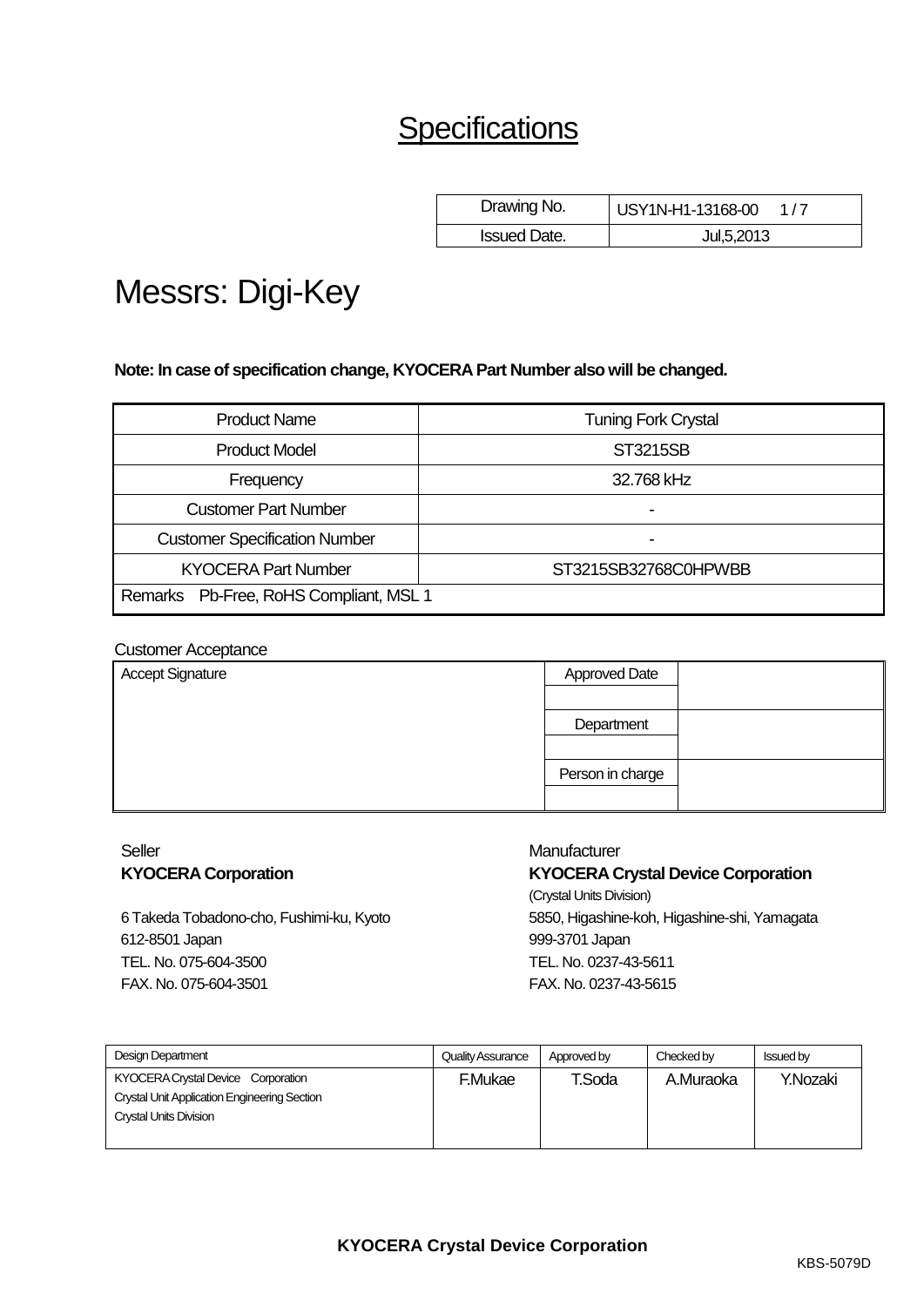Drawing No. | USY1N-H1-13168-00 2/7

# **Revision History**

| Rev.No. | Description of revise | Date         | Approved by | Checked by | <b>Issued by</b> |
|---------|-----------------------|--------------|-------------|------------|------------------|
| 0       | <b>First Edition</b>  | Jul, 5, 2013 | T.Soda      | A.Muraoka  | Y.Nozaki         |
|         |                       |              |             |            |                  |
|         |                       |              |             |            |                  |
|         |                       |              |             |            |                  |
|         |                       |              |             |            |                  |
|         |                       |              |             |            |                  |
|         |                       |              |             |            |                  |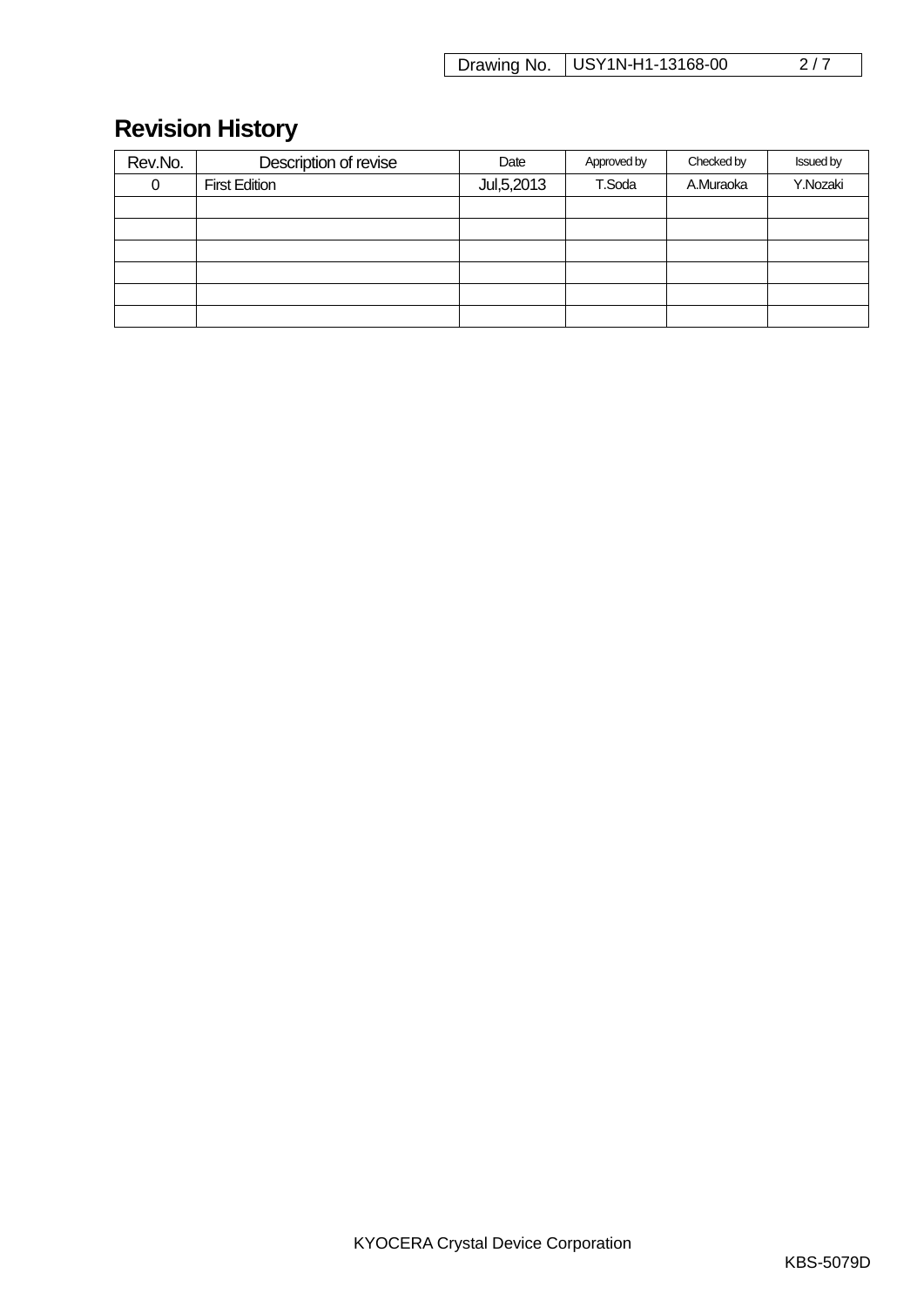# **1. APPLICATION**

This specification sheet is applied to tuning fork crystal "ST3215SB".

### **2. PART NUMBER**

ST3215SB32768C0HPWBB

#### **3. RATINGS**

| <b>Items</b>                 | SYMB. | Rating   | Jnit   |
|------------------------------|-------|----------|--------|
| <b>Operating Temperature</b> | Topr  | -40~+85  | deg. C |
| Storage Temperature range    | Tstg  | -55~+125 | deg. C |

# **4. CHARACTERISTICS 4-1 ELECTRICAL CHARACTERISTICS**

| Item                                          |                |                    |        | <b>Electrical Specification</b> |     |                   |
|-----------------------------------------------|----------------|--------------------|--------|---------------------------------|-----|-------------------|
|                                               | Symbol         | Condition          | Min    | Typ.                            | Max | Unit              |
| Nominal Frequency                             | fo             | $Ta = 25$ deg. $C$ |        | 32.768                          |     | kHz               |
| <b>Frequency Tolerance</b>                    | df/fo          | $Ta = 25$ deg.C    | $-20$  |                                 | 20  | ppm               |
| <b>Load Capacitance</b>                       | <b>CL</b>      |                    |        | 7.0                             |     | pF                |
| Equivalent series resistance                  | R <sub>1</sub> |                    |        |                                 | 70  | kΩ                |
| Q-Value                                       | Q              |                    | 13000  |                                 |     |                   |
| Motional capacitance                          | C <sub>1</sub> |                    | 3.0    |                                 | 4.4 | fF                |
| Shunt capacitance                             | Co             |                    | 0.6    |                                 | 1.2 | pF                |
| Turning point                                 | Tp             |                    | 20     |                                 | 30  | deg. C            |
| Secondary temperature                         | K              |                    | $-4.0$ |                                 |     | $10^8$ /deg $C^2$ |
| Coefficient                                   |                |                    |        |                                 |     |                   |
| Aging                                         | df/F           | $Ta = 25$ deg. $C$ | $-3$   |                                 | 3   | ppm/year          |
| Drive level                                   | DL.            |                    |        | 0.1                             | 0.5 | μW                |
| Insulation resistance<br>(between electrodes) | IR             |                    | 500    |                                 |     | $M\Omega$         |

#### **4-2 MOISTURE SENSITIVITY LEVEL**

Level 1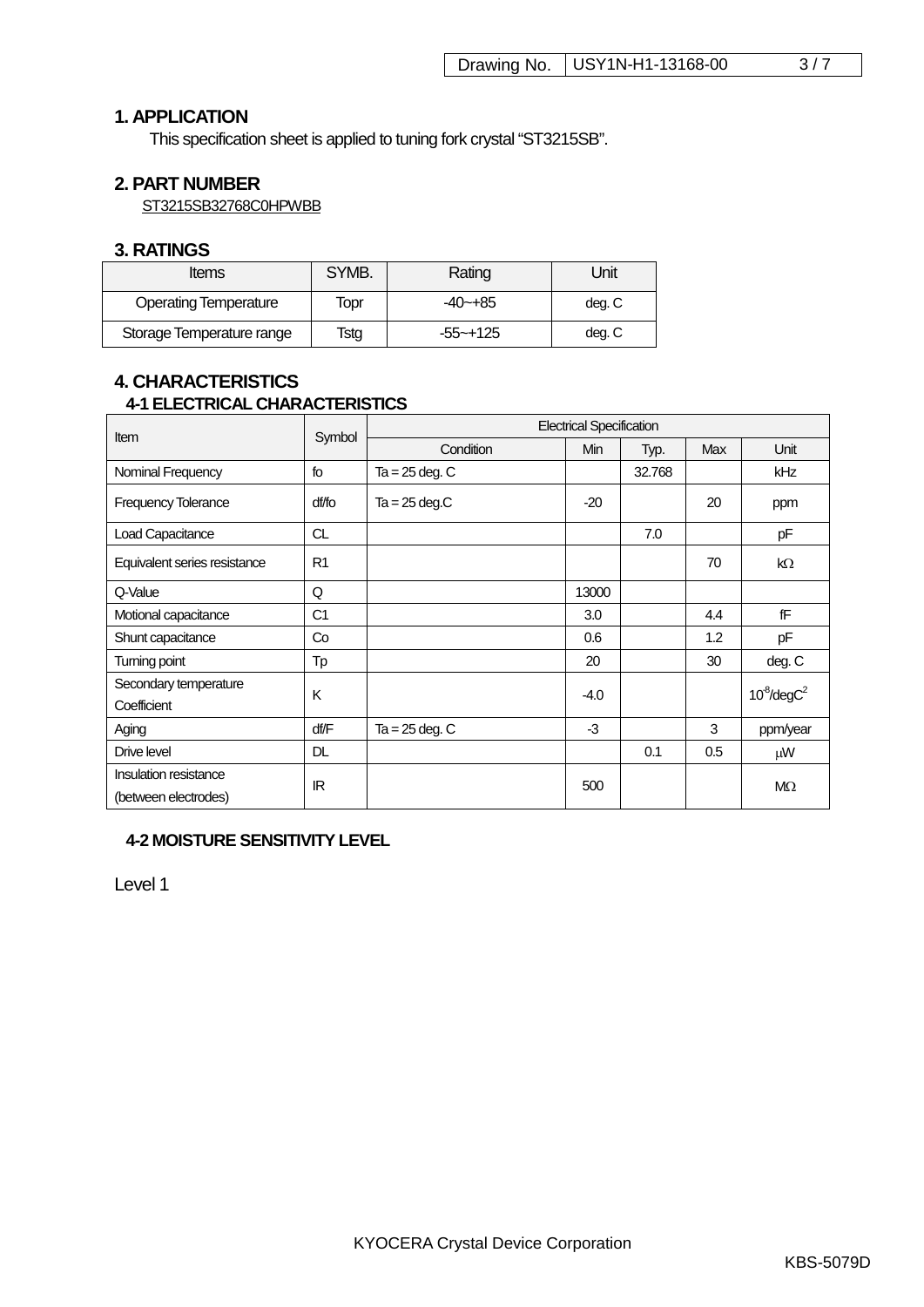# **5. APPEARANCES, PHYSICAL DIMENSION**



\*The font of marking above is for reference purpose.

# **6. RECOMMENDED LAND PATTERN**

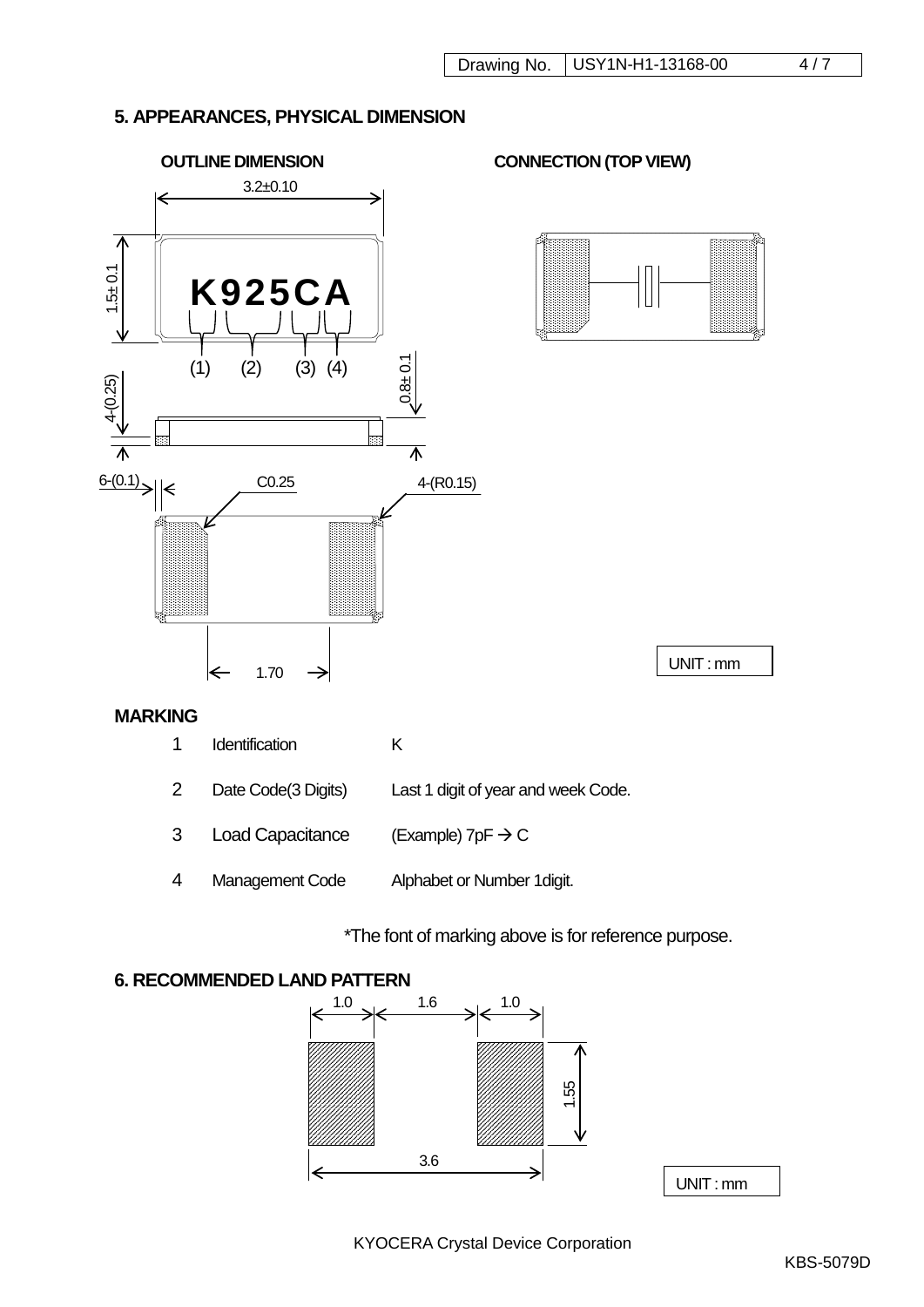# **7. TAPING**

#### **7.1 TAPING**

Maximum quantity per 1 reel is Max 3,000pcs(φ180 Reel) and oriented part in 1 direction

- 1.Material of the carrier tape shall be polystyrene or A-PET (ESD).
- 2. Material of the seal tape shall be polyester (ESD).
- 3. The seal tape shall not cover the sprocket holes and not protrude from the carrier tape.
- 4. The R of the corner without designation is 0.2R MAX.
- 5. Misalignment between centers of the cavity and a sprocket hole shall be 0.05mm or less.
- 6. Cumulative pitch tolerance of "G" shall be ±0.2mm at 10 pitches.
- 7. The directivity of printing in an embossing tape shall be unified as shown in the above-mentioned figure.
- 8.Peeling force of the seal tape is in the range of 0.1 to 0.7N.

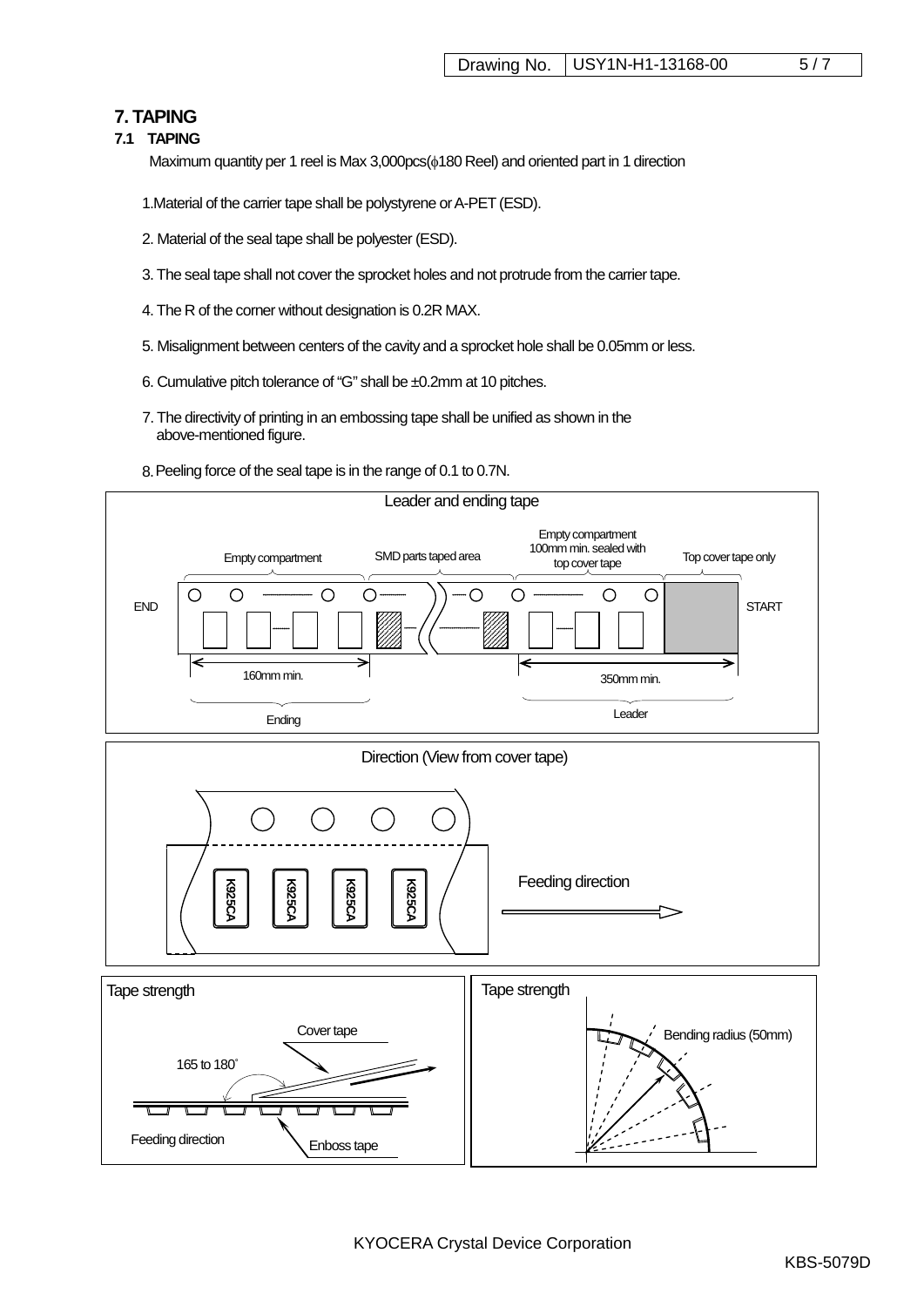# **7-2 Emboss Taping specifications**



| symbol    |               | B           |                |                 |                | G              |
|-----------|---------------|-------------|----------------|-----------------|----------------|----------------|
| Dimension | $1.8 + 0.1$   | $3.6 + 0.1$ | $12.0 + 0.3$   | $5.5+0.1$       | $1.75 \pm 0.1$ | $4.0 \pm 0.1$  |
| Symbol    |               | ν           |                |                 | W              |                |
| Dimension | $4.0 \pm 0.1$ | $2.0 + 0.1$ | $1.5 + 0.1/-0$ | $1.0 + 0.1 / 0$ | $1.0 + 0.1$    | $0.3 \pm 0.05$ |

(Unit: mm)

### **7-3 Reel specifications**



| Symbol           |                    |                  |                  |
|------------------|--------------------|------------------|------------------|
| <b>Dimension</b> | $\phi$ 180 +0/-1.5 | $\phi$ 60+1.0/-0 | $\phi$ 13±0.2    |
| Svmbol           |                    |                  | W                |
| Dimension        | $\delta$ 21±0.8    | $2.0 + 0.5$      | $13.0 + 1.0 - 0$ |

(Unit: mm)